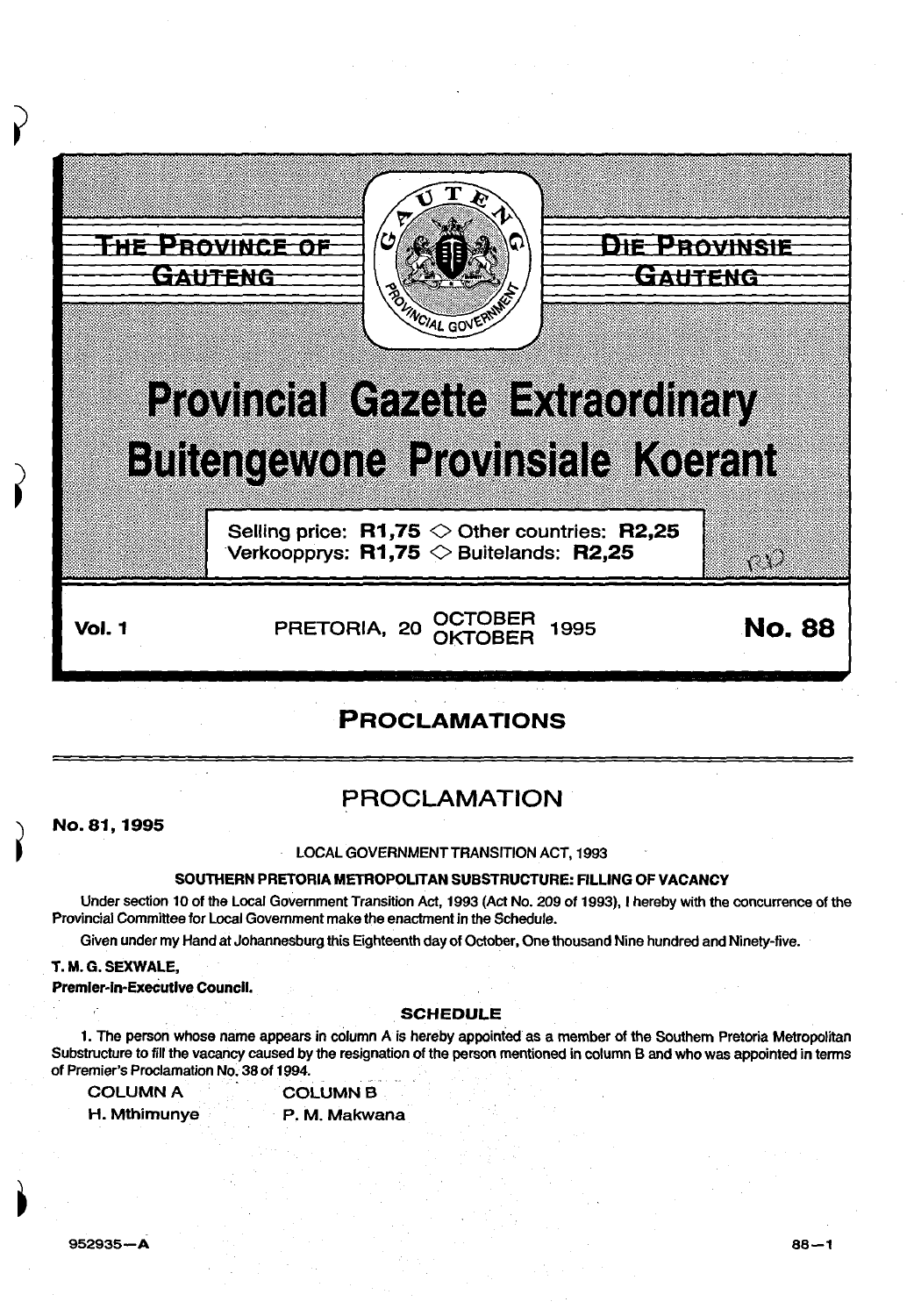## PROCLAMATION

No.82, 1995

#### LOCAL GOVERNMENT TRANSITION ACT, 1993

#### KEMPTON PARKITEMBISA METROPOLITAN SUBSTRUCTURE: FILLING OF VACANCY

Under section 10 of the local Government Transition Act, 1993 (Act No. 209 of 1993), I hereby with the concurrence of the Provincial Committee for Local Government make the enactment in the Schedule. ·

Given under my Hand at Johannesburg this Eighteenth day of October, One thousand Nine hundred and Ninety-five.

#### T. M.G. SEXWALE,

Premier-In-Executive Council.

#### SCHEDULE

1. The person whose name appears in column A is hereby appointed as a member of the Kempton Park/Tembisa Metropolitan Substructure to fill the vacancy caused by the resignation of the person mentioned in column B and who was appointed in terms of Premier's Proclamation No. 2 of 1995.

| <b>COLUMN A</b> | <b>COLUMN B</b> |  |
|-----------------|-----------------|--|
| J. Kleynhans    | P. E. J. Kruger |  |

# PROCLAMATION

No. 83,1995

#### LOCAL GOVERNMENT TRANSITION ACT, 1993

#### EASTERN VAAL METROPOLITAN SUBSTRUCTURE: FILLING OF VACANCY

Under section 10 of the local Government Transition Act, 1993 (Act No: 209 of 1993), I hereby with the concurrence of the Provincial Committee for Local Government, make the enactment in the Schedule.

Given under my Hand at Johannesburg this Eighteenth day of October, One thousand Nine hundred and Ninety-five.

#### T. M.G. SEXWALE,

#### Premier-In-Executive Council.

#### SCHEDULE

1. The person whose name appears in column A is hereby appointed as a member of the Eastern Vaal Metropolitan Substructure to fill the vacancy caused by the resignation of the person mentioned in Column B and who was appointed in terms of Premier's Proclamation No. 3 of 1995.

| <b>COLUMN A</b> | <b>COLUMN B</b> |  |
|-----------------|-----------------|--|
| H. de Koker     | A. B. McEwen    |  |

### PROCLAMATION

#### No. 84,1995

#### CASUAL. VACANCY: NORTH-WESTERN METROPOLITAN SUBSTRUCTURE OF THE GREATER JOHANNESBURG TRANSITIONAL METROPOLITAN COUNCIL

Under section 10 of the Local Government Transition Act, 1993 (Act No. 209 of 1993), I hereby with the concurrence of the Provincial Committee for Local Government, make the enactment in the Schedule.

Given under my Hand at Johannesburg this Eighteenth day of October, One thousand Nine hundred and Ninety-five.

#### T. M.G. SEXWALE,

Premier-in-Executive Council.

#### **SCHEDULE**

1. The person whose name appears in column A is hereby appointed as a member of the North-Western Metropolitan Substructure of the Greater Johannesburg Metropolitan Substructure to fill the vacancy caused by the resignation of the person mentioned in Column B and who was appointed in terms of Premier's Proclamation No. 24 of 1994.

| COLUMN A<br><b>COLUMN B</b> |               |
|-----------------------------|---------------|
| J. M. Sadiki                | B. J. Moiloa⊥ |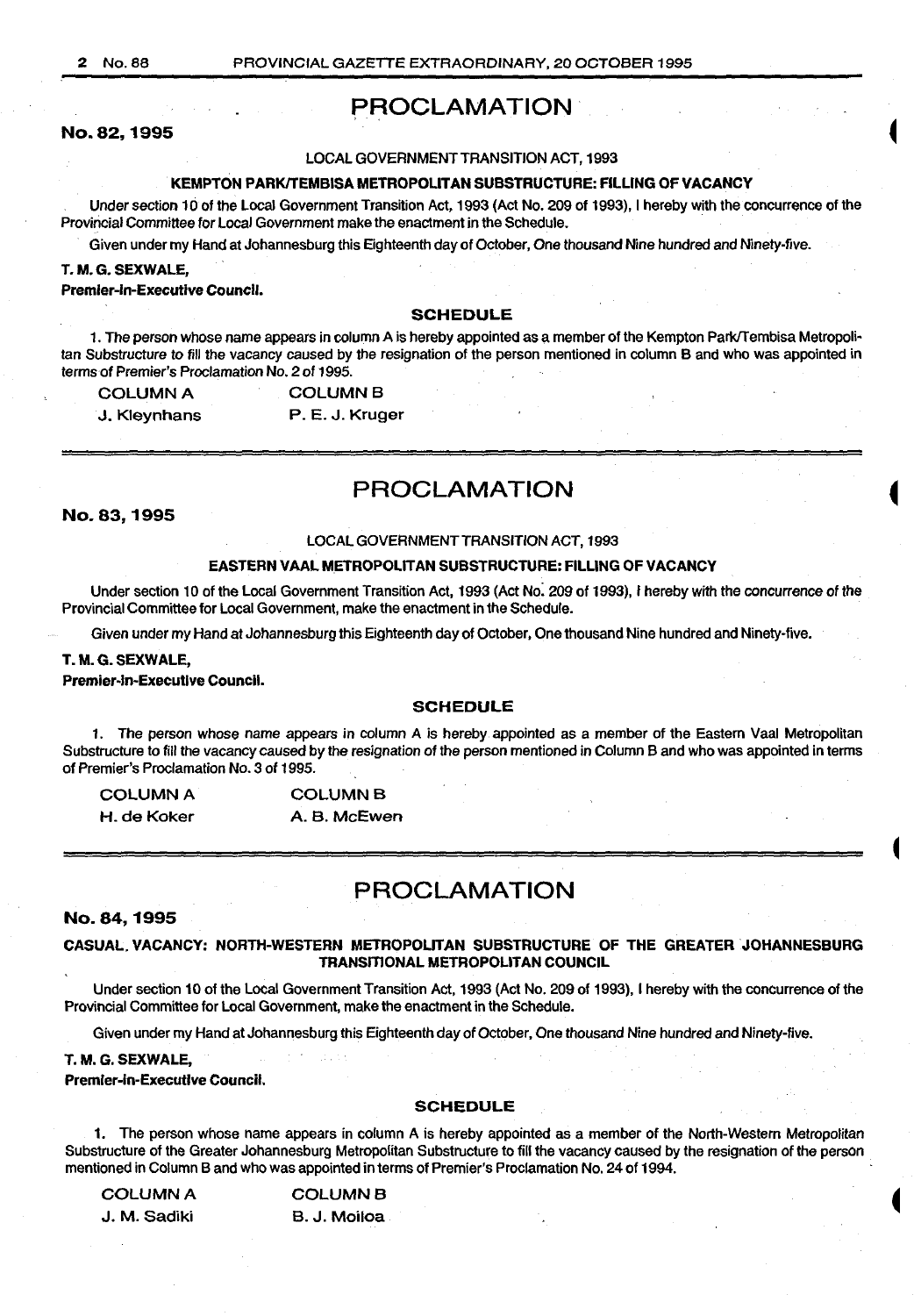**Use it** 



# **water is for everybody**

# **Werk mooi daarmee**

**Ons leef**  $\mathbb{Z}$  daarvan



# **water is kosbaar**